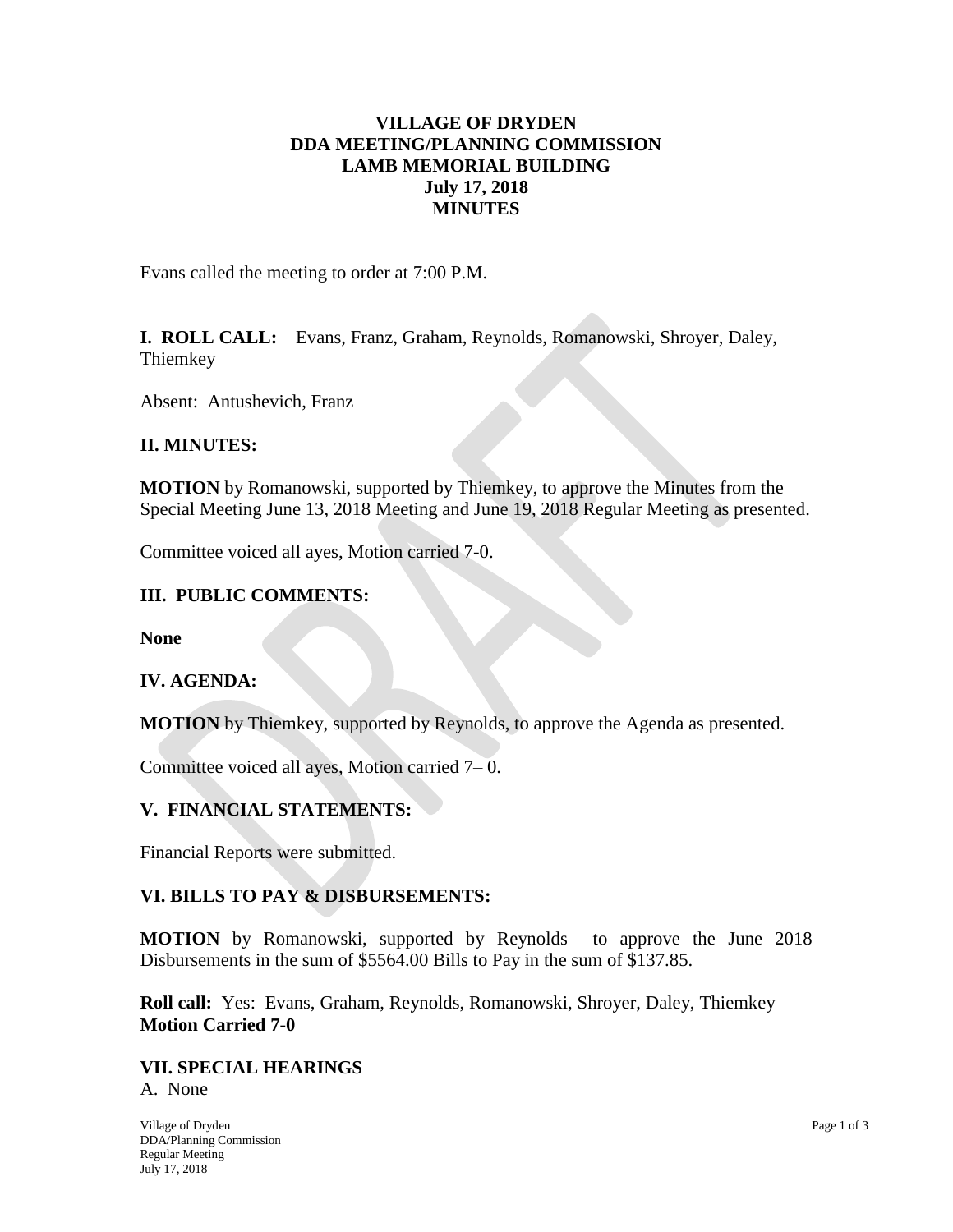# **VIII. CARRYOVER BUSINESS:**

## **A. Streetscape**

Jeff Hansen, is working on new plans to submit for bid. Reducing Street Lighting which can be added back in once bids are received in a change order if funds are available.

## **B. Rural Task Force Road Project**

Waiting to go out for bid

#### **C. Master Plan Update**

Proposed Changes and comments: Pg. 5 Look at Development Plan Memorial Park & Cardinal Field Pg. 13 Farm Land Corrected Pg. 13 Pop 951 Pg. 19 Top Paragraph needs to be more generic Pg. 21 Lagoons Provide Service to 420\* note to expand ponds Pg. 20-1<sup>St</sup> Sentence S. Mill instead of Main Street Location Pg. 2 & 3 DDA-Map Updated and Corner Lot on Mill & Main should not be noted as a park

37.2 Page 2 DDA obtain Vacant Property take it.

Additions: Ideas for Removing or rehabbing old Mill Make Corner Wider at Main Street and North Street

Comments:

Industrial Park should have personal property evaluated and make sure it is being taxed correctly.

Look into Grant Funding and Joint Private investors for Mill Removal, Road Right Ways and Lagoons.

#### **D. Dryden Fall Fest**

Working on Advertisement and Sponsorships.

# **E. 1 st Quarter Budget Amendments**

Postponed to next meeting